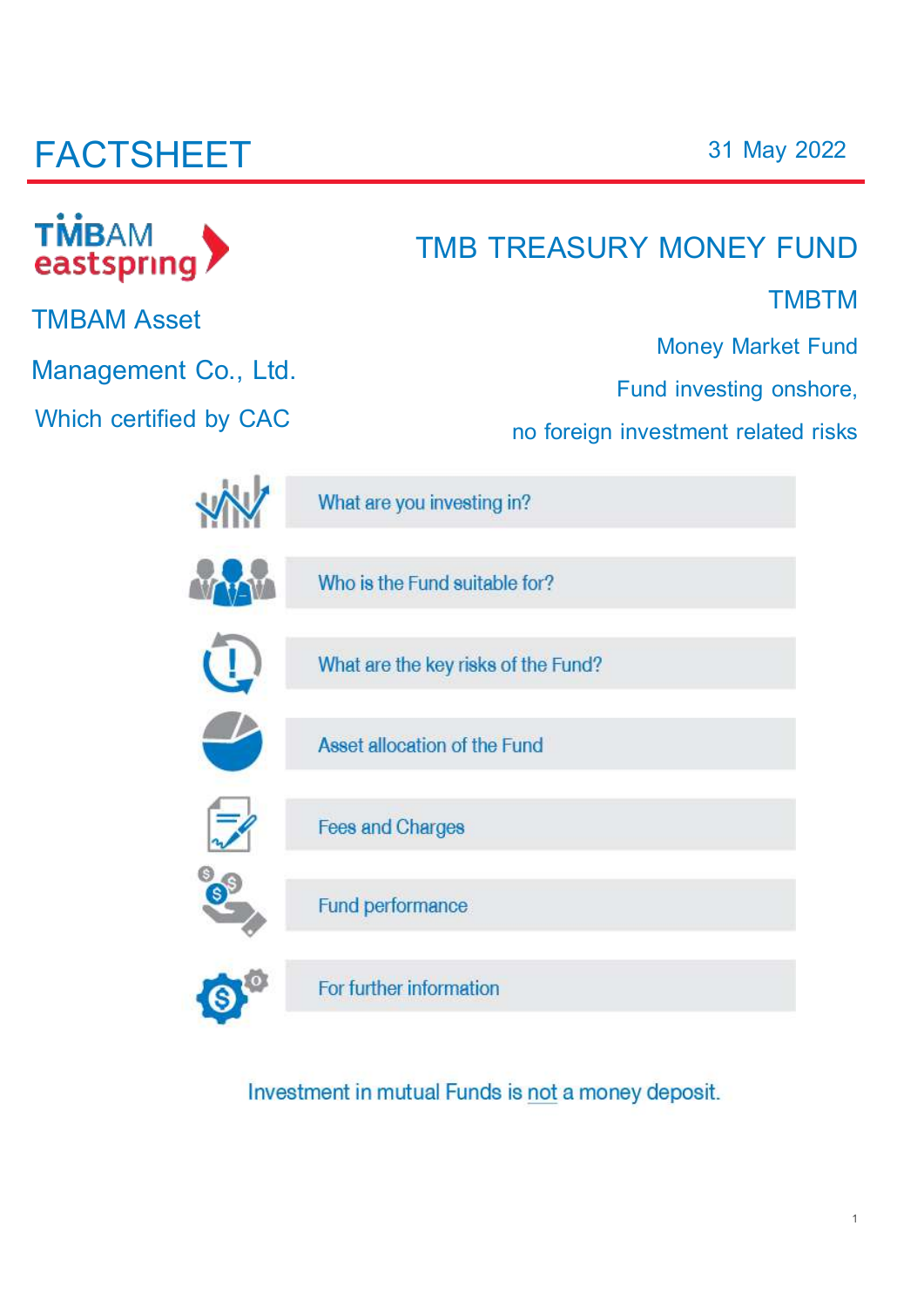

### What are you investing in?

### 1.1 Investment Policy

The fund shall be primarily invested in in government debt instruments,treasury bills, government bonds, Bank of Thailand bonds, bonds or debt instruments issued or endorsed or avaled or guaranteed by the Financial Institutions Development Fund,bonds or debt instruments issued or endorsed or avaled or guaranteed by the Ministry of Finance.The remaining investment portion will be placed in cash deposits or promissory notes issued by financial institutions or banks established by special law

### 1.2 Management Style

Aim for better returns over the fund's benchmark (Active Management)



Who is the Fund suitable for?

TMB Treasury Money Fund seeks to provide principal preservation and to generate increasing rate of return with high liquidity.

### This fund is not suitable for:

• Investors who expect high rate of return.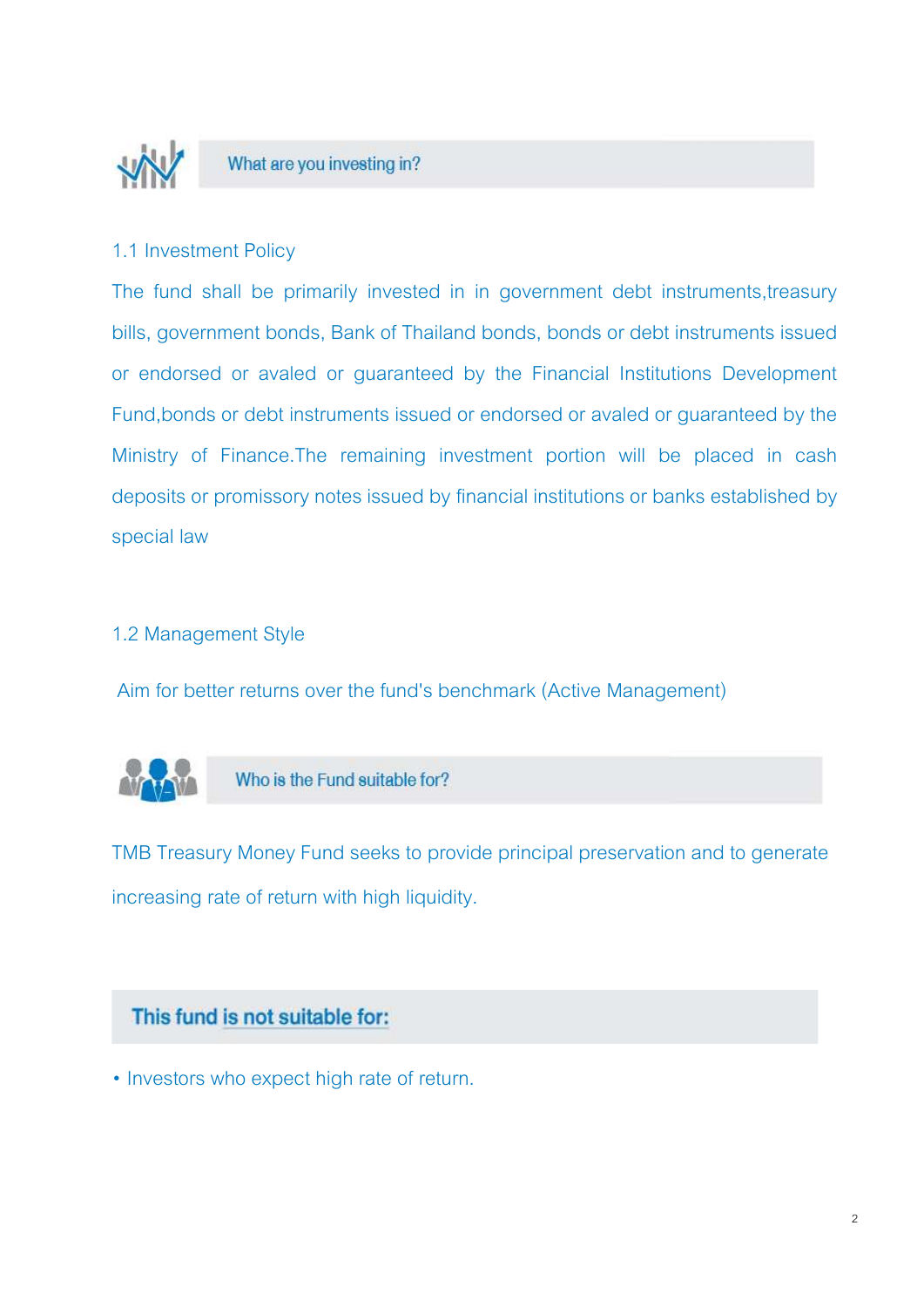## **For further clarification on this investment policy and potential risks, what should you do?**

- Read the full prospectus or seek advice from the management company or its appointed selling agents.
- Do not invest without sufficient understanding on the characteristics and risks of this Fund.



### What are the key risks of the Fund?

#### **Warnings & Recommendation**

1.Even investing in low risk assets, the Money Market Fund may have the opportunity to loss.

2.TMBAM has an objective not to offer its fund units to or for the benefit of 1) citizens of the USA or residents of the USA [including the territories of or occupied / controlled by the USA ] including those who hold US passports or greencards ,2) Legal entities organized under the US law including company,Limited Partnership, etc, as well as the branch of such entities, 3) organizations belonging to the US Government in the USA and outside the USA, 4) investors who contact or receive information or place order related to TMBAM's fund or pay/receive payment with respect to TMBAM's fund in the USA.This also includes investors who use the agent/manager in the USA to perform such functions,and 5) the assets (such as private fund/trust) of the aforesaid persons or legal entities in 1-4. As such, TMBAM reserve its right to deny or restrain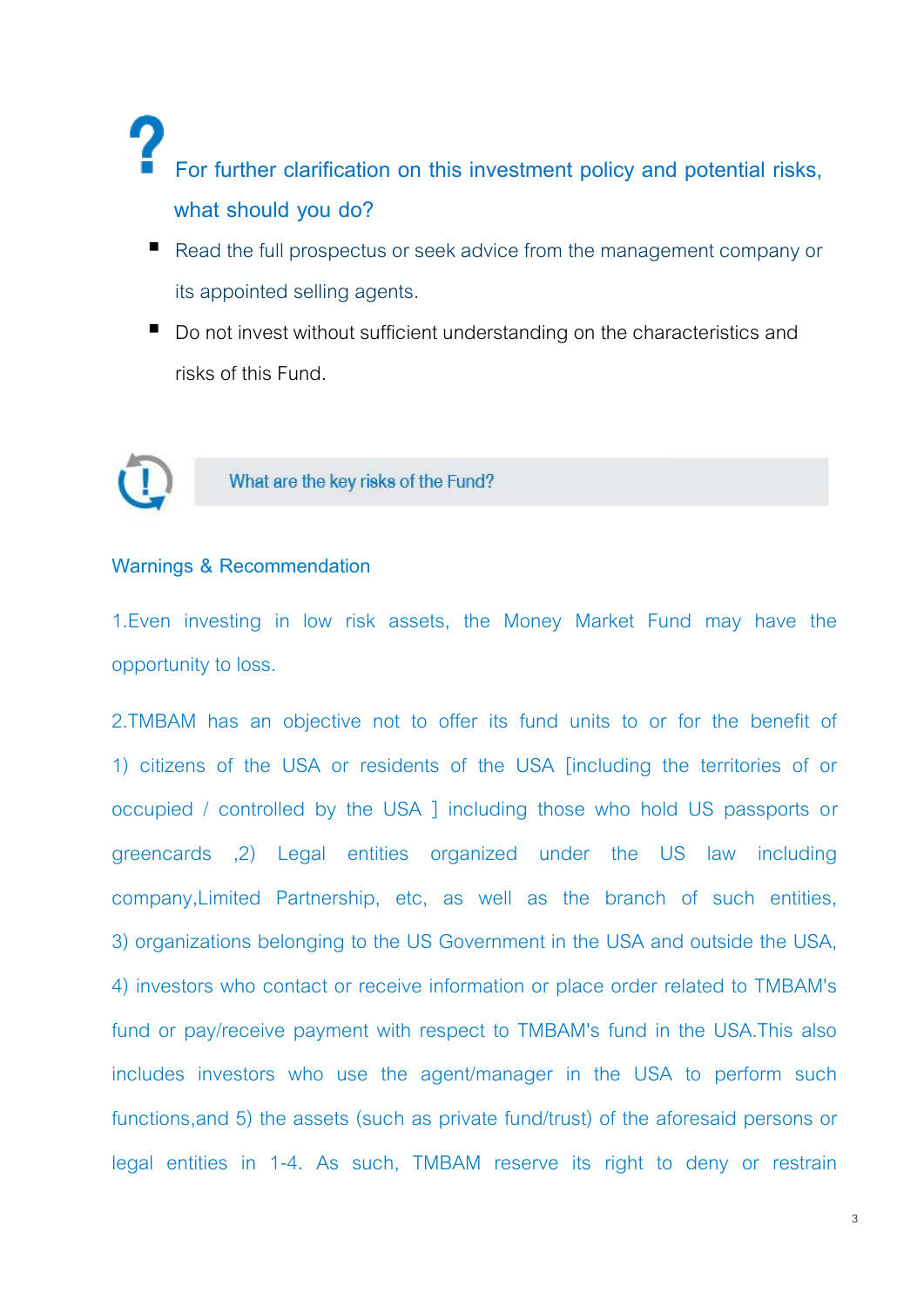subscription,allocation and/or transfer its fund unit for the above-mentioned investors,whether directly or indirectly.

3.In the event that the Management Company has entered into an obligation or agreement with a foreign state and/or the government of a foreign state or if it is required to comply with a law or a regulation of a foreign state regardless of the effective date of such obligation (e.g. the United States Foreign Account Tax Compliance Act (FATCA)), the Unitholder(s) acknowledge and agreethat the Management Company may act or perform its obligation according to the relevant law and/or regulation to which Management Company is subject, including but not limited to disclosing information of the Unitholder(s) or withholding and withholdable payment payable to the Unitholder(s), and may act orperform any other action necessary for complying such relevant Thai and foreign law and/or regulation to which the Management Company is subject,and shall provide any information,document, and consent to Management Company upon request in performing such duty.

\*For further information at **www.[tmbameastspring.com](http://www.tmbameastspring.com/)**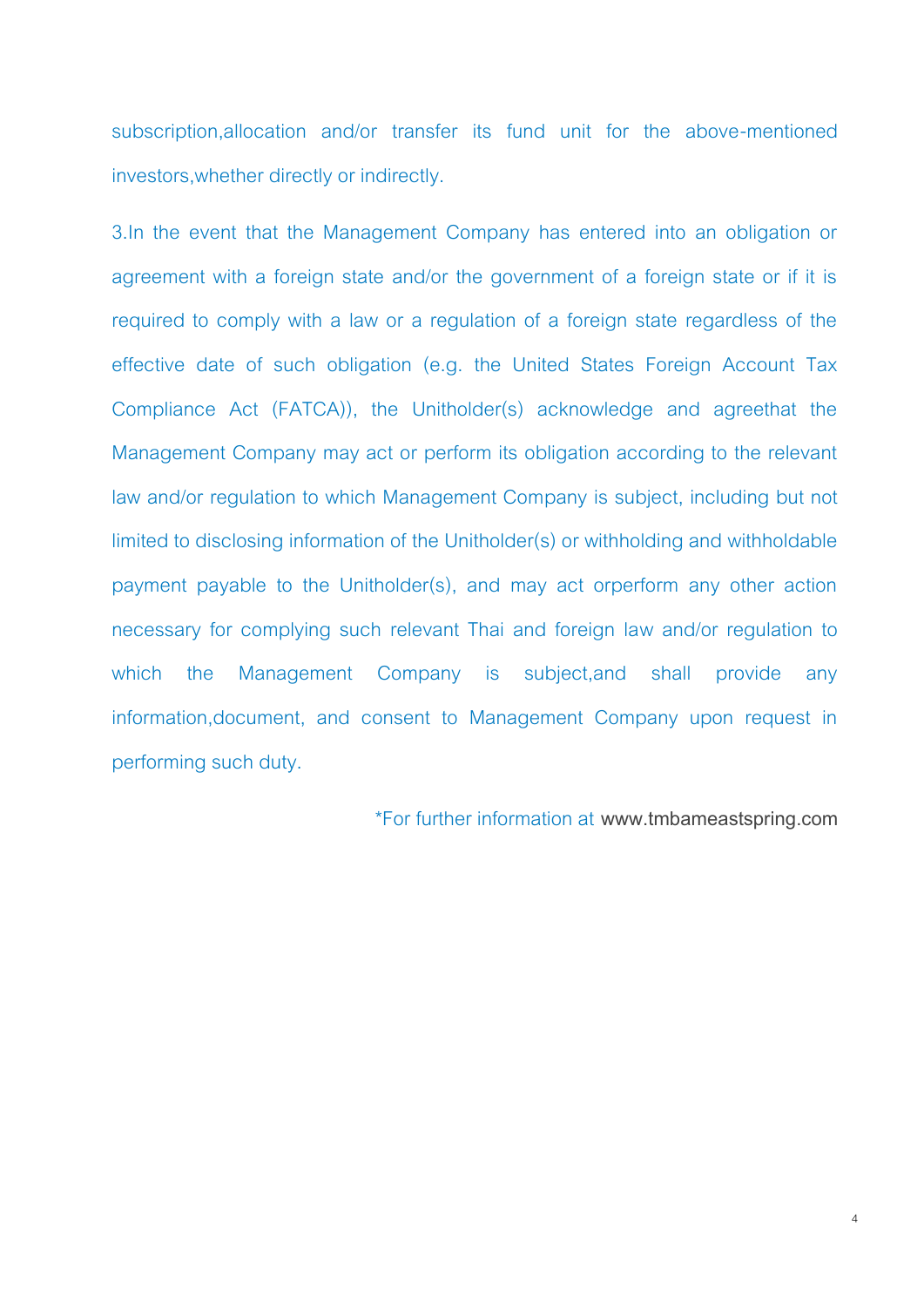

The Fund shall invest in short and long-term fixed income instruments with tenures of not more than 397 days from the date of investment. Moreover, the Fund shall try to maintain the Portfolio Duration of the fixed income instruments that the Fund invests, at any given time, to be not more than 92 days.

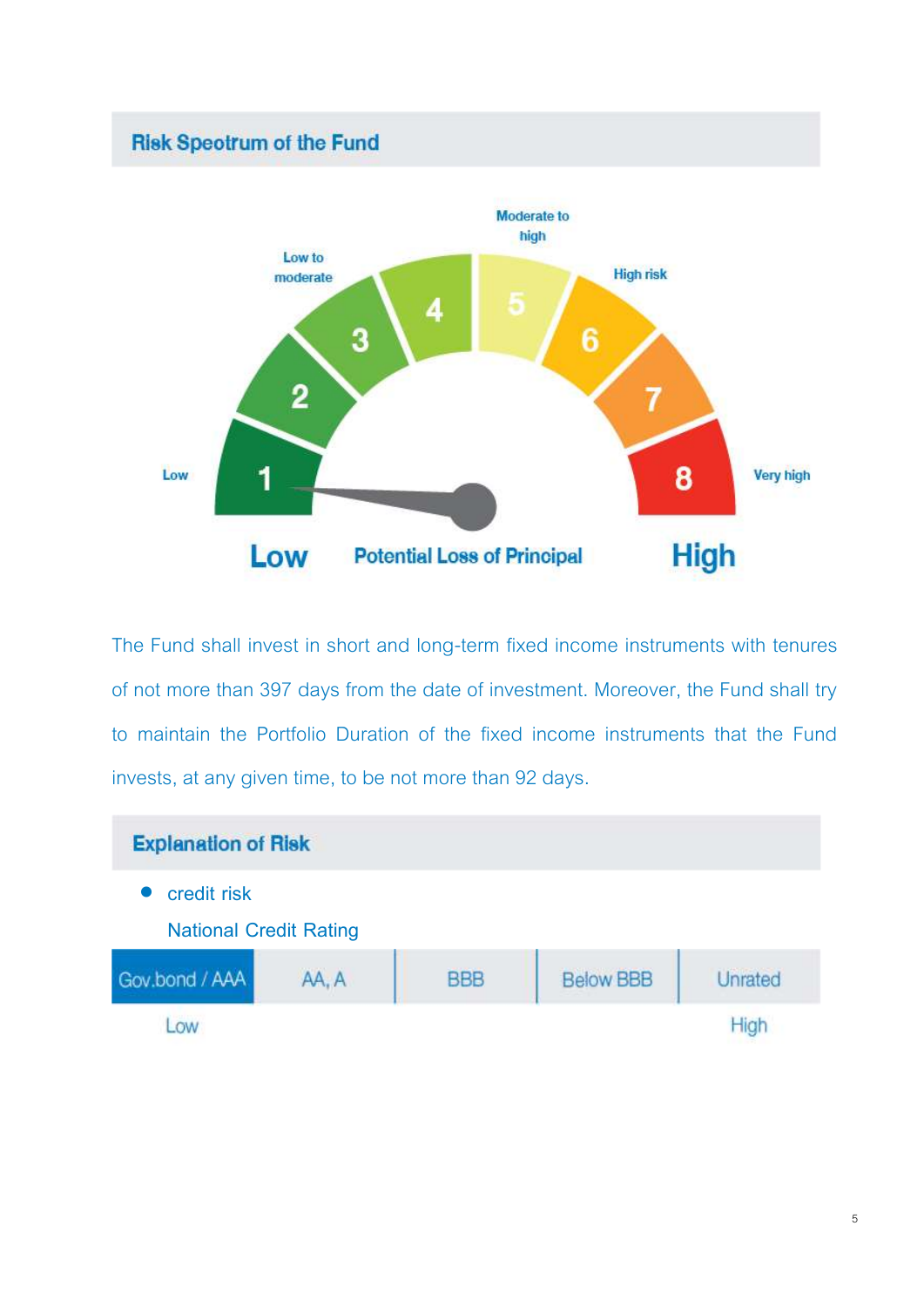#### • **market risk**

#### portfolio duration : This fund has a portfolio duration of 0.14 *years*



*(Information as of 31 May 2022)*

#### standard deviation : SD

|    | $5 - 10%$ | $10 - 15%$ | the process of the state of the state<br>$-25%$ | >2070        |
|----|-----------|------------|-------------------------------------------------|--------------|
| OW |           |            |                                                 | <b>Salar</b> |

Market Risk means the risk that the values of securities which the Fund has invested may increase or decrease due to outside factors such as economic/ investment situations, political factors both internally and internationally which could be considered from the Standard Deviation (SD) of the Fund. If the Fund has a high SD, it is an indicator that the Fund has high a fluctuation from the changes in the prices of securities.

\* For further information at **www.[tmbameastspring.com](http://www.tmbameastspring.com/)**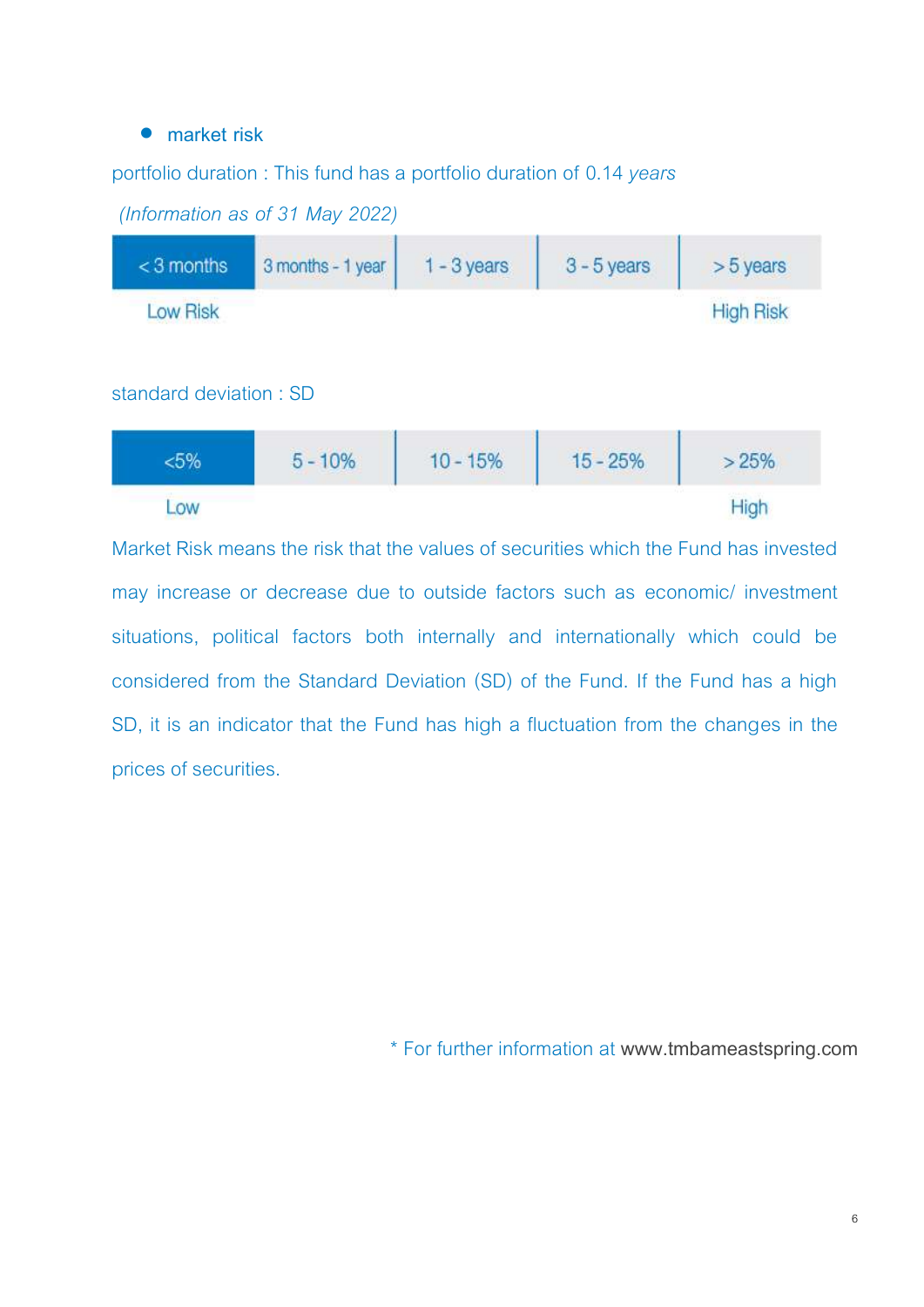

date as of 31 May 2022

| <b>Top Five Holdings (% of NAV)</b>     |          |  |  |  |  |  |
|-----------------------------------------|----------|--|--|--|--|--|
| <b>NAME</b>                             | % Of NAV |  |  |  |  |  |
| <b>1. BANK OF THAILAND BILL 9/91/65</b> | 10.93    |  |  |  |  |  |
| 2. BANK OF THAILAND BILL 10/91/65       | 9.14     |  |  |  |  |  |
| 3. BANK OF THAILAND BILL 19/91/65       | 7.94     |  |  |  |  |  |
| 4. BANK OF THAILAND BILL 11/91/65       | 7.75     |  |  |  |  |  |
| 5. BANK OF THAILAND BILL 20/91/65       | 7.28     |  |  |  |  |  |

Information as of 31 May 2022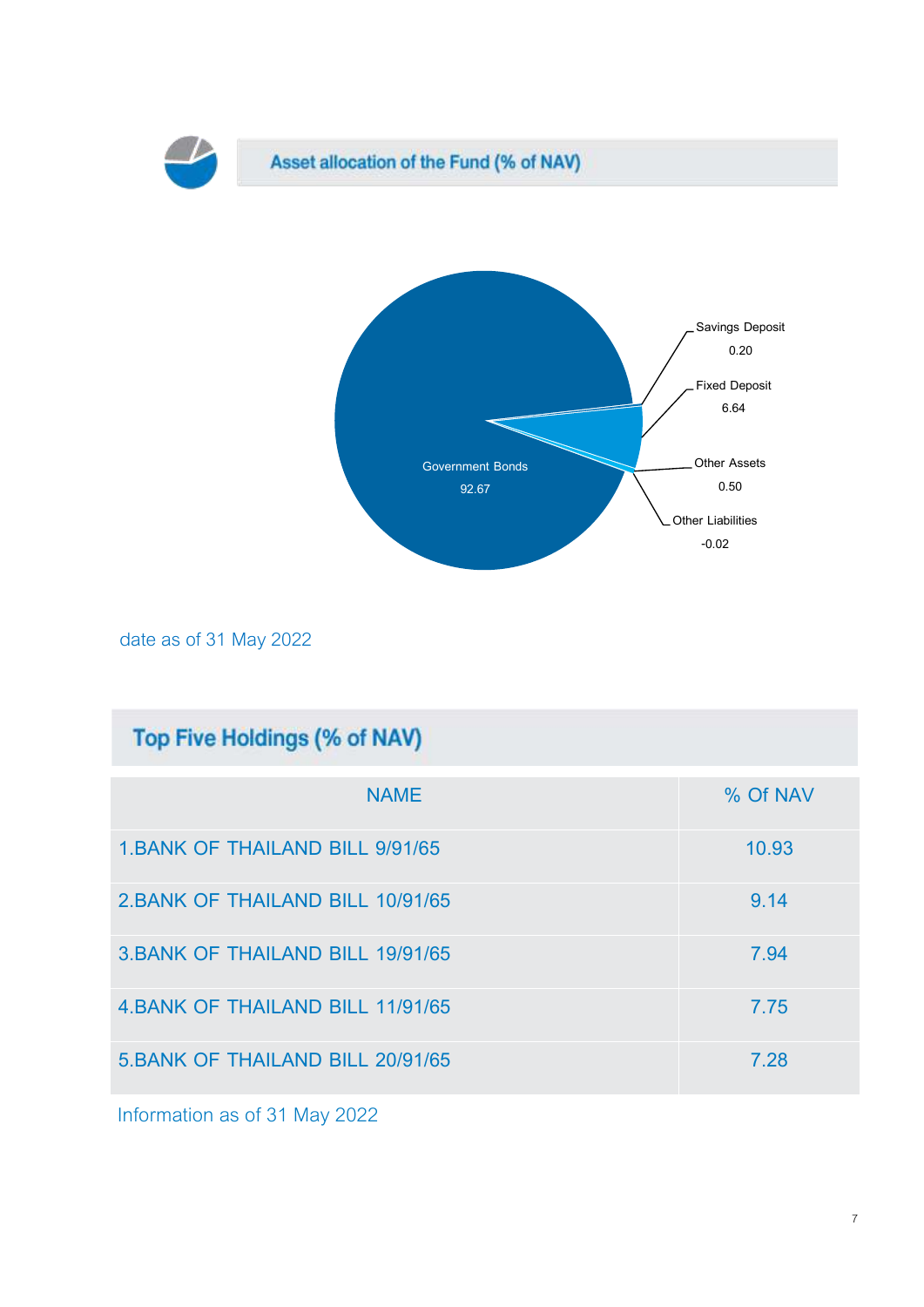### **Credit Rating Breakdown**

### **Domestic Fixed Income**

| <b>BANK OF THAILAND BILL 9/91/65</b>  | FITCH(Thai)<br>AAA(tha) | 10,93% |
|---------------------------------------|-------------------------|--------|
| <b>BANK OF THAILAND BILL 10/91/65</b> | FITCH(Thai)<br>AAA(tha) | 9.14%  |
| <b>BANK OF THAILAND BILL 19/91/65</b> | FITCH(Thai)<br>AAA(tha) | 7.94%  |
| <b>BANK OF THAILAND BILL 11/91/65</b> | FITCH(Thai)<br>AAA(tha) | 7.75%  |
| <b>BANK OF THAILAND BILL 20/91/65</b> | FITCH(Thai)<br>AAA(tha) | 7.28%  |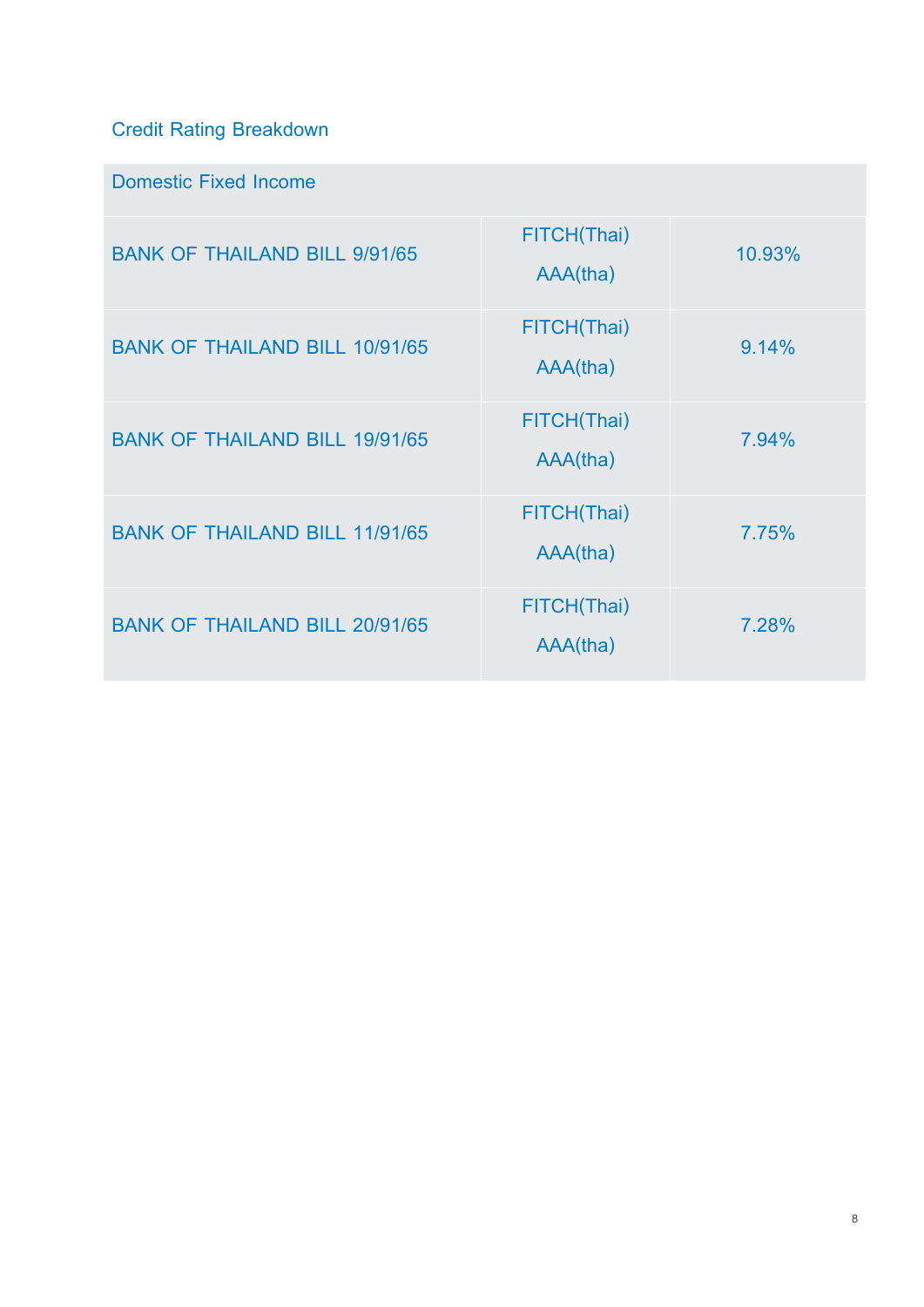## **Credit Rating Breakdown**

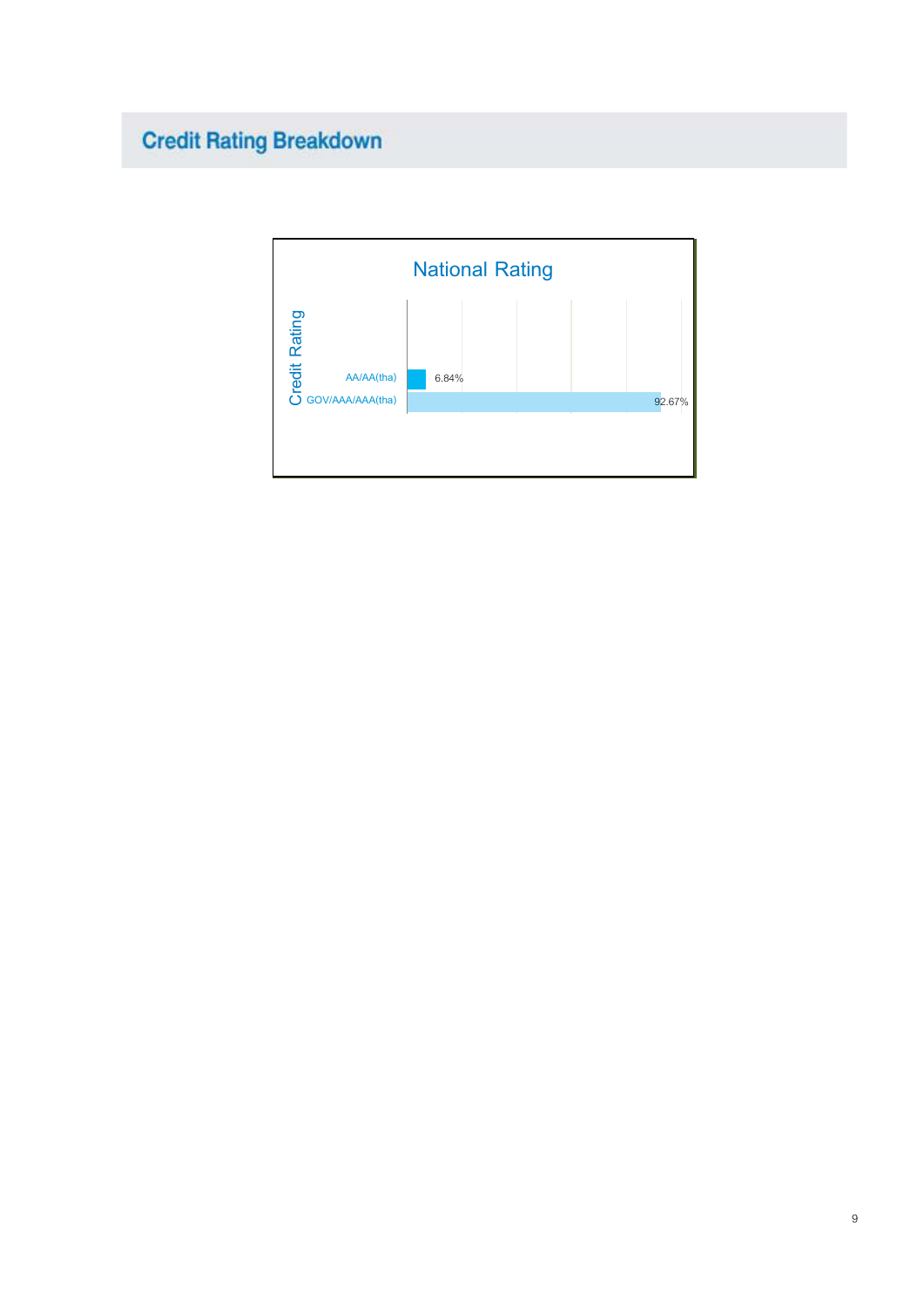

**Fees and Charges** 

\* Fees affect the return on investment, investors should consider such fees before making an investment decision \*

### Fees Charged to the Fund (% of NAV)



### **Fees Charged to the Fund**

More explanation :

1. Fees charged to the fund (As % per annum of total asset value deducted by total liabilities except for Management fee, Trustee Fee and Registrar Fee) (including VAT)

2. Any other expenses are an expectable expenses

3.Historical fee charged for the past 3 years can be found at

https://www.tmbameastspring.com/THDocs/QA/TB4\_02.pdf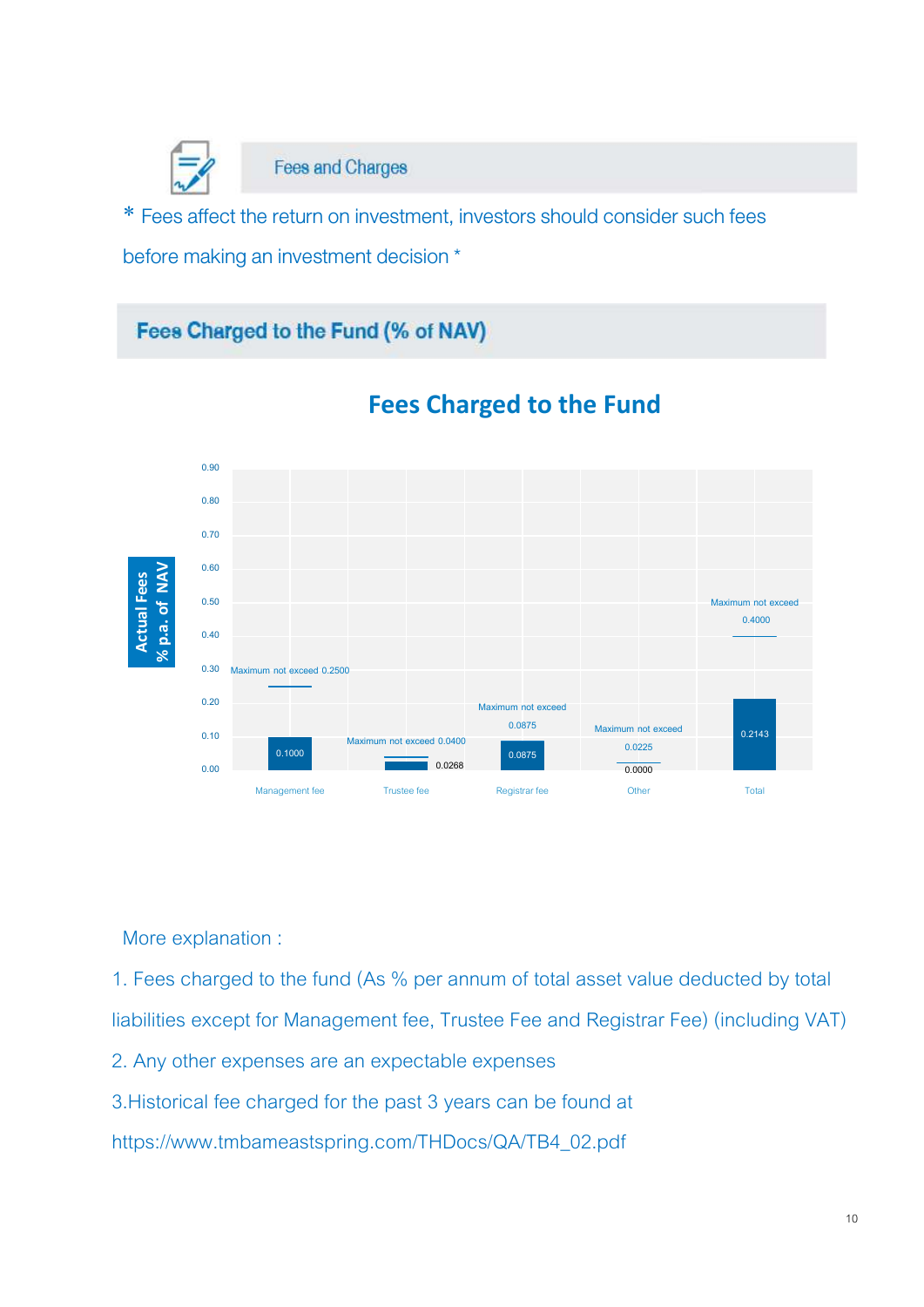### Fees Charged to Unitholders (% of transaction amount)

| <b>Details</b>                   | <b>Maximum Charge</b> | <b>Actual Charge</b> |
|----------------------------------|-----------------------|----------------------|
| Front-end Fee / Switching in Fee | <b>None</b>           | <b>None</b>          |
| Back-end Fee / Switching out Fee | <b>None</b>           | <b>None</b>          |
| <b>Spread</b>                    | <b>None</b>           | <b>None</b>          |
| <b>Transfer Fee</b>              | 5 baht per            | 5 baht per           |
|                                  | 1,000 units           | 1,000 units          |

Remark : All above mentioned fees are inclusive of Value Added Tax or Specific Business Tax or other taxes.

More explanation : All above mentioned fees are inclusive of Value Added Tax or Specific Business Tax or other taxes.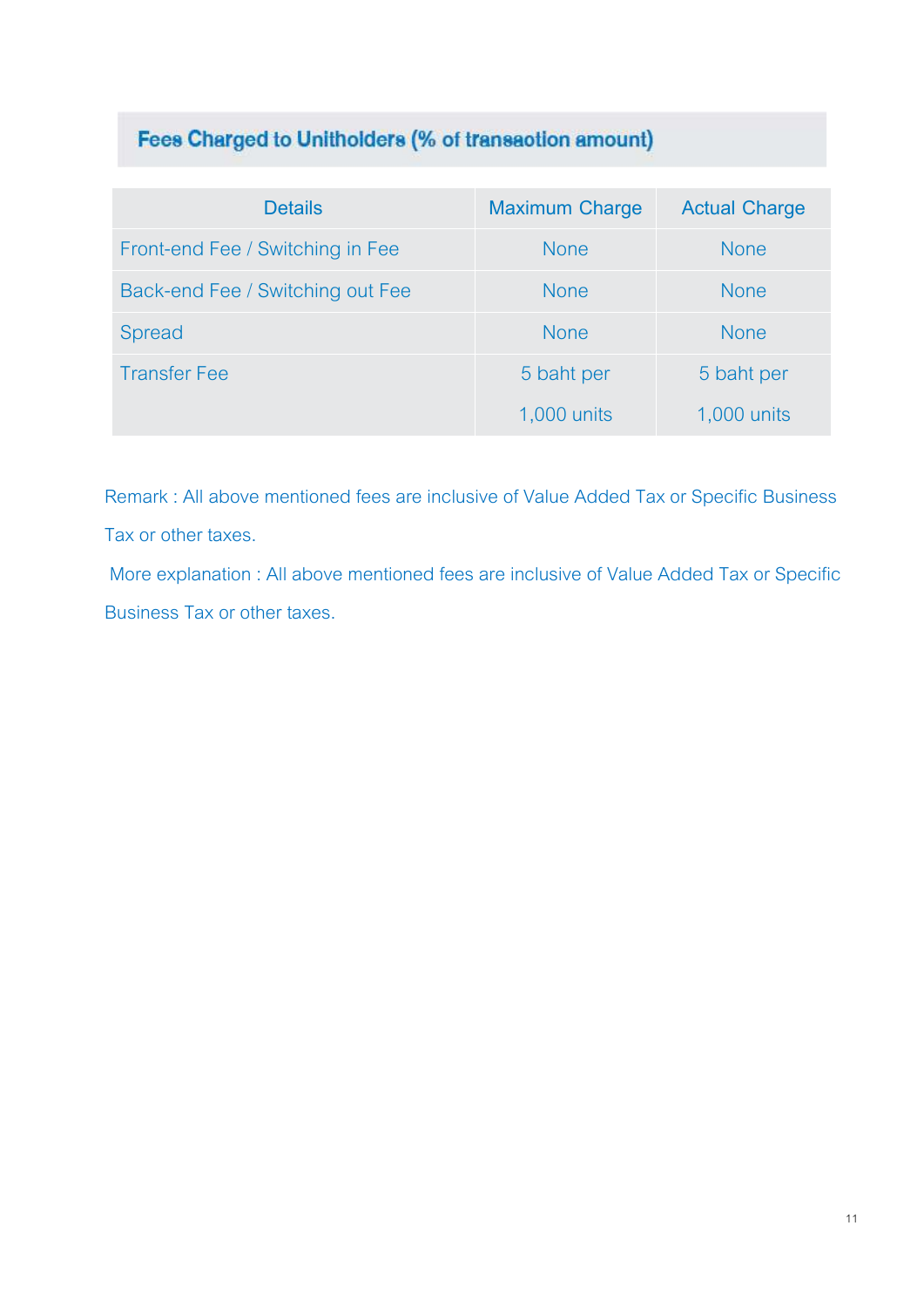

### **\*Past performance is not a guarantee of future performance\***



### **Calendar year performance**

- **Maximum drawdown of the investment in the last five years : 0.00**
- **Standard deviation of the fund performance : 0.04**
- **Fund category based on peer group fund performance : Money Market Government**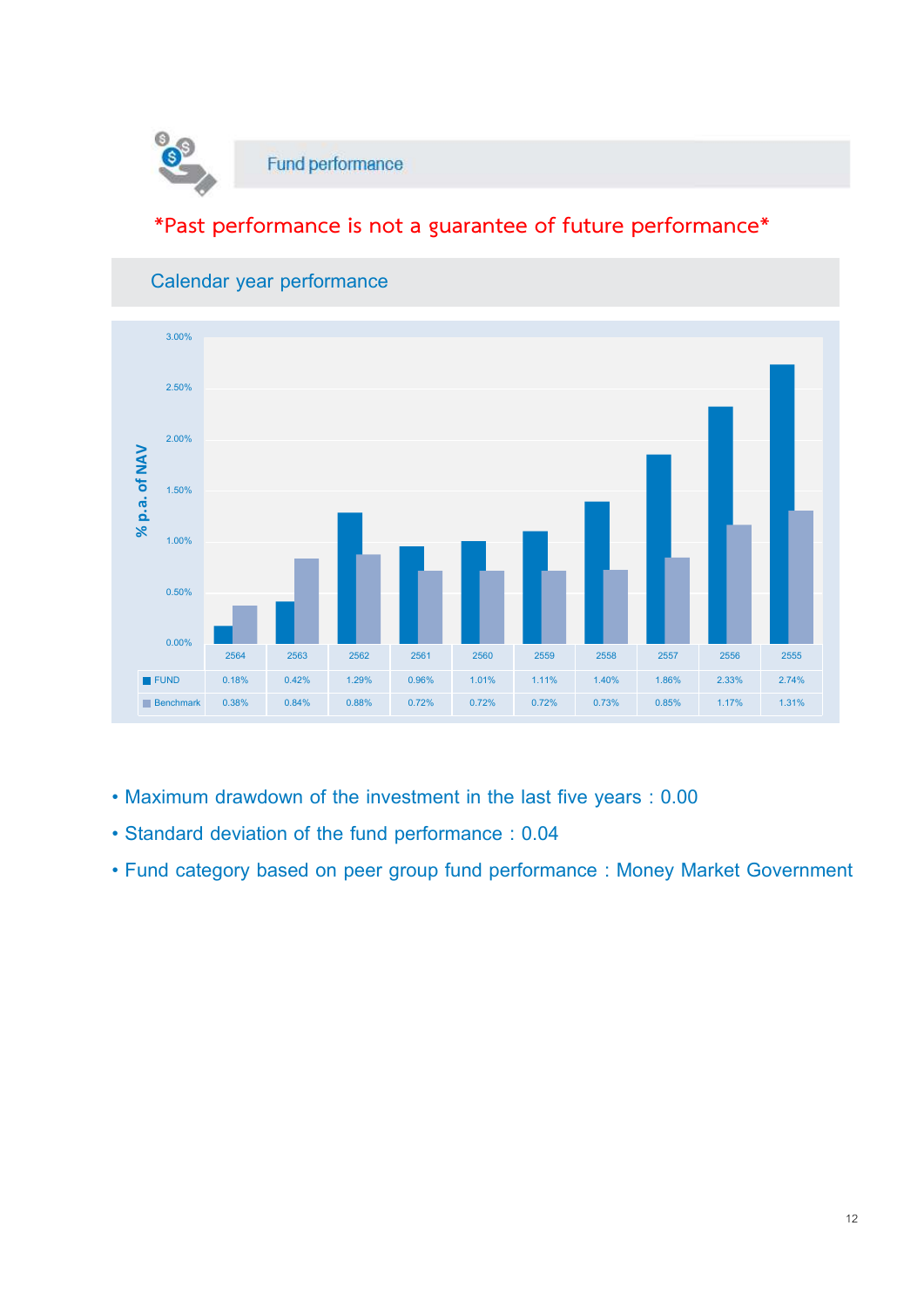### **Fund performance**

| <b>FUND</b>                                        | Year<br>to<br>date | 3<br><b>Months</b> | Percentile | $6\phantom{1}$<br><b>Months</b> | Percentile | Year  | Percentile | $\overline{3}$<br>Years | Percentile | 5<br><b>Years</b> | Percentile | 10<br>Years | Percentile | <b>Since</b><br>inception |
|----------------------------------------------------|--------------------|--------------------|------------|---------------------------------|------------|-------|------------|-------------------------|------------|-------------------|------------|-------------|------------|---------------------------|
| <b>FUND</b>                                        | 0.10%              | 0.06%              | 50th       | 0.12%                           | 50th       | 0.21% | 75th       | 0.48%                   | 50th       | 0.70%             | 50th       | $1.22\%$    | 25th       | 1.64%                     |
| <b>Benchmark</b>                                   | 0.20%              | 0.14%              | 5th        | 0.25%                           | 5th        | 0.46% | 5th        | 0.67%                   | 5th        | 0.69%             | 50th       | 0.80%       | 95th       | 1.01%                     |
| <b>Standard</b><br><b>Deviation</b><br>(FUND)      | 0.01%              | 0.01%              | 5th        | 0.01%                           | 5th        | 0.01% | 5th        | 0.04%                   | 5th        | 0.04%             | 5th        | 0.07%       | 5th        | 0.10%                     |
| <b>Standard</b><br><b>Deviation</b><br>(Benchmark) | 0.05%              | 0.05%              | 95th       | 0.05%                           | 95th       | 0.04% | 95th       | 0.07%                   | 5th        | 0.06%             | 5th        | 0.05%       | 5th        | 0.06%                     |

Remark : All periods longer than one year are annualized.

date as of 31 May 2022

Investors can view the current information at www.tmbameastspring.com

| Peer group fund performance: Money Market Government Date as of 31 May 2022 |
|-----------------------------------------------------------------------------|
|-----------------------------------------------------------------------------|

|                             | Return $(\%)$ |      |      |      |      |      |      | Standard Deviation (%) |      |      |      |      |
|-----------------------------|---------------|------|------|------|------|------|------|------------------------|------|------|------|------|
| <b>Peer Percentile</b>      | 3M            | 6M   | 1Y   | 3Y   | 5Y   | 10Y  | 3M   | 6M                     | 1Y   | 3Y   | .5Y  | 10Y  |
| $5m$ Percentile             | 0.11          | 0.19 | 0.36 | 0.59 | 0.83 | 1.31 | 0.01 | 0.01                   | 0.01 | 0.11 | 0.11 | 0.19 |
| 25 <sup>th</sup> Percentile | 0.08          | 0.15 | 0.27 | 0.51 | 0.71 | 1.22 | 0.01 | 0.01                   | 0.01 | 0.12 | 0.12 | 0.20 |
| 50 <sup>th</sup> Percentile | 0.06          | 0.12 | 0.22 | 0.46 | 0.67 | 1.17 | 0.02 | 0.02                   | 0.02 | 0.13 | 0.13 | 0.21 |
| 75 <sup>th</sup> Percentile | 0.11          | 0.19 | 0.36 | 0.59 | 0.83 | 1.31 | 0.01 | 0.01                   | 0.01 | 0.11 | 0.11 | 0.19 |
| $95th$ Percentile           | 0.02          | 0.06 | 0.11 | 0.30 | 0.49 | 0.95 | 0.05 | 0.05                   | 0.04 | 0.15 | 0.16 | 0.23 |

The Fund's Benchmark TBMA Short-term Government Bond Total Return Index Note: The change in The Fund's Benchmark has been effective from 1 November 2019 onwards (from the previous indicator, the 3-month fixed deposit rate of 3 large commercial banks).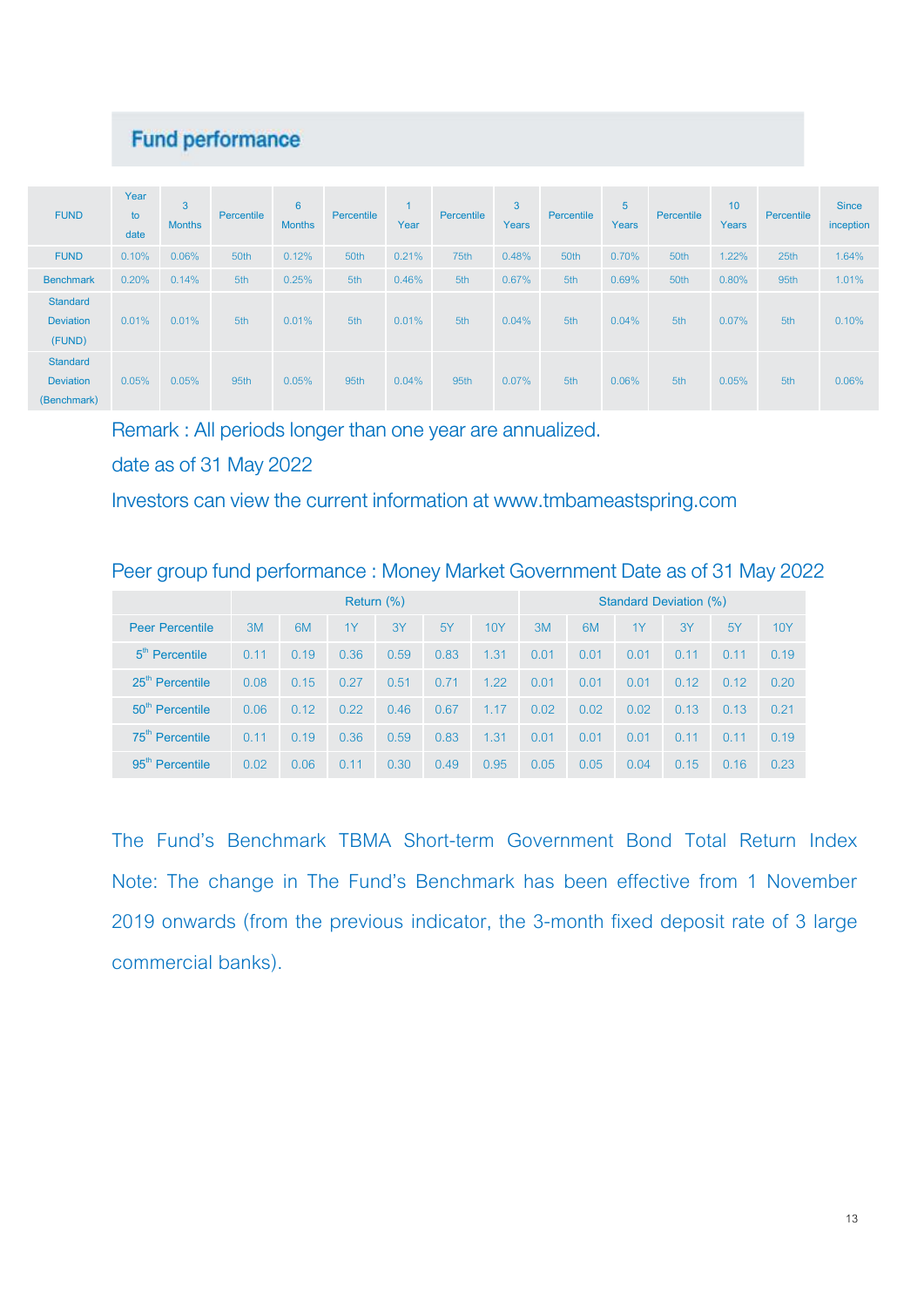

## For further information

| Dividend policy:                   | <b>None</b>                                         |
|------------------------------------|-----------------------------------------------------|
| Trustee:                           | <b>Siam Commercial Bank Plc.</b>                    |
| <b>Registration Date:</b>          | 29 March 2002                                       |
| <b>Fund Maturity:</b>              | indefinite                                          |
| <b>Subscription and Redemption</b> | Subscription Date: every working day                |
|                                    | Within: 8.30 hrs.                                   |
|                                    | To: 15.30 hrs.                                      |
|                                    | IPO (Baht): 10 Baht                                 |
|                                    | Minimum Initial Subscription: 1 Baht                |
|                                    | Minimum Subsequent Subscription: 1 Baht             |
|                                    | Redemption Date: every working day                  |
|                                    | Within: 8.30 hrs.                                   |
|                                    | To: 15.30 hrs.                                      |
|                                    | Settlement Period: Settlement Period: The           |
|                                    | management company will arrange the payment of      |
|                                    | the redemption of investment units to the           |
|                                    | unitholders within 4 business days following the    |
|                                    | date of selling the investment units.               |
|                                    | (Currently and in normal conditions within 1)       |
|                                    | business days after the sales order can be          |
|                                    | processed)                                          |
| Investors can view daily NAV at    | website: www.tmbameastspring.com                    |
| Portfolio Turnover Ratio           | 181.22 %                                            |
| <b>Subscription or Redemption</b>  | Bank of TTB PCL.(All branches) Tel. 0-2299-1111     |
| <b>Supporting Agents</b>           | or the appointed selling agents. Investors can Find |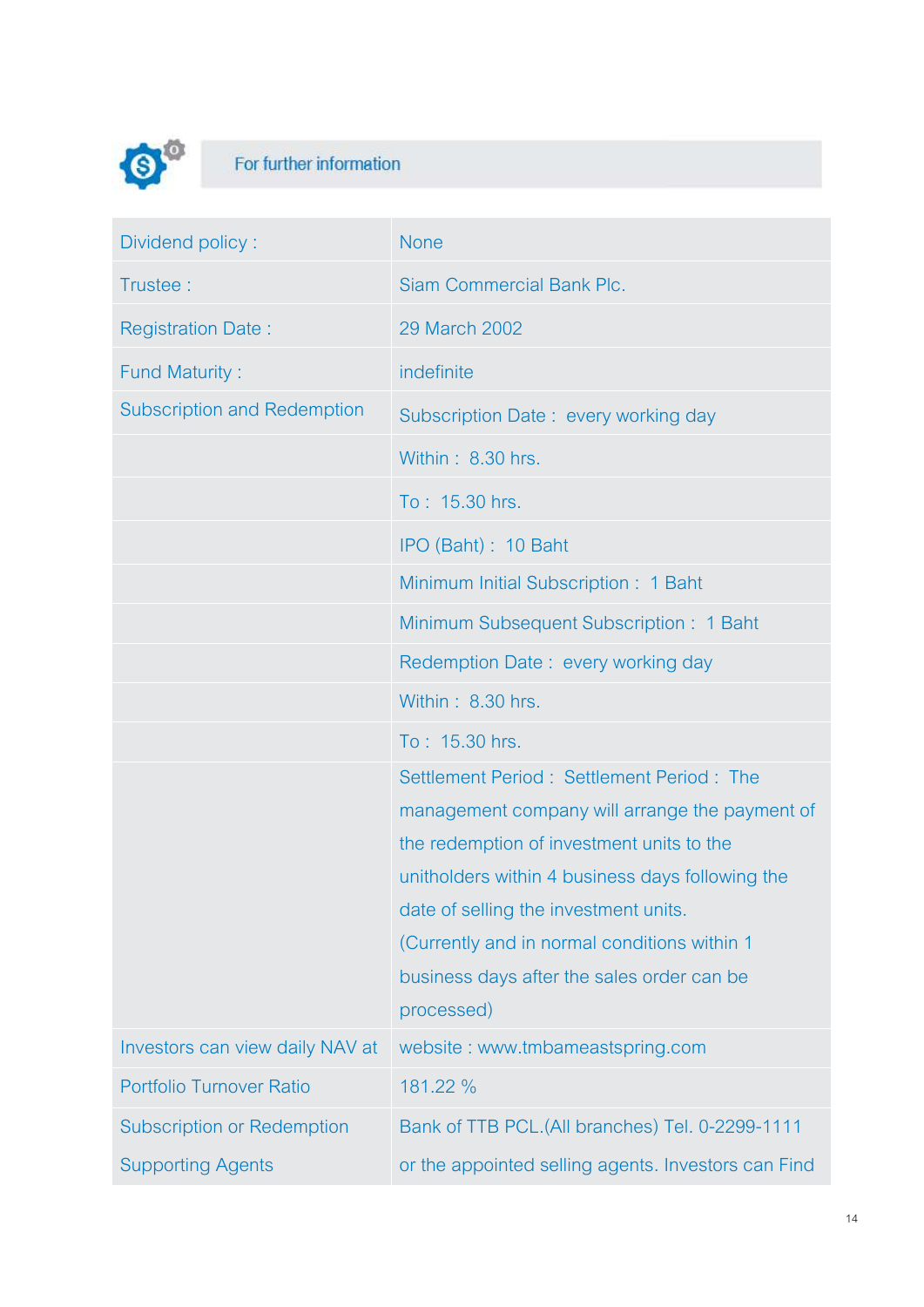|                                                | more information at www.tmbameastspring.com         |
|------------------------------------------------|-----------------------------------------------------|
| <b>Fund Manager:</b>                           | Mr. Teerasan Dutiyabodhi                            |
|                                                | Start Date 6 May 2009                               |
| <b>Enquiry for Prospectus/</b>                 | TMB Asset Management Co., Ltd.                      |
| Complaints :                                   | 9th floor, Mitrtown Office Tower 944 Rama 4 Road,   |
|                                                | Wangmai Pathumwan, Bangkok 10330                    |
|                                                | Tel: 0-2838-1800                                    |
|                                                | website: www.tmbameastspring.com                    |
| citizens of the USA or residents<br>of the USA | <b>No</b>                                           |
| Potential conflict of interest                 | Company shall refrain from any transactions         |
|                                                | pertaining conflict of interests and related party. |
|                                                | Find more information at                            |
|                                                | www.tmbameastspring.com                             |
| Other Information                              | TMBAM will arrange for the redemption proceeds      |
|                                                | to be paid to representative of Unit-Linked         |
|                                                | Insurance's policyholder within 2 business days     |
|                                                | after the transaction becomes effective. According  |
|                                                | to the SEC regulation, Life Insurance Company will  |
|                                                | have to arrange to the effect that such proceeds    |
|                                                | from redemption be paid to the policyholder within  |
|                                                | 5 business days after the redemption transaction is |
|                                                | effective Such payment by the Life Insurance        |
|                                                | Company is in accordance with the terms and         |
|                                                | conditions stated in the Unit-Linked Insurance      |
|                                                | Policy.                                             |